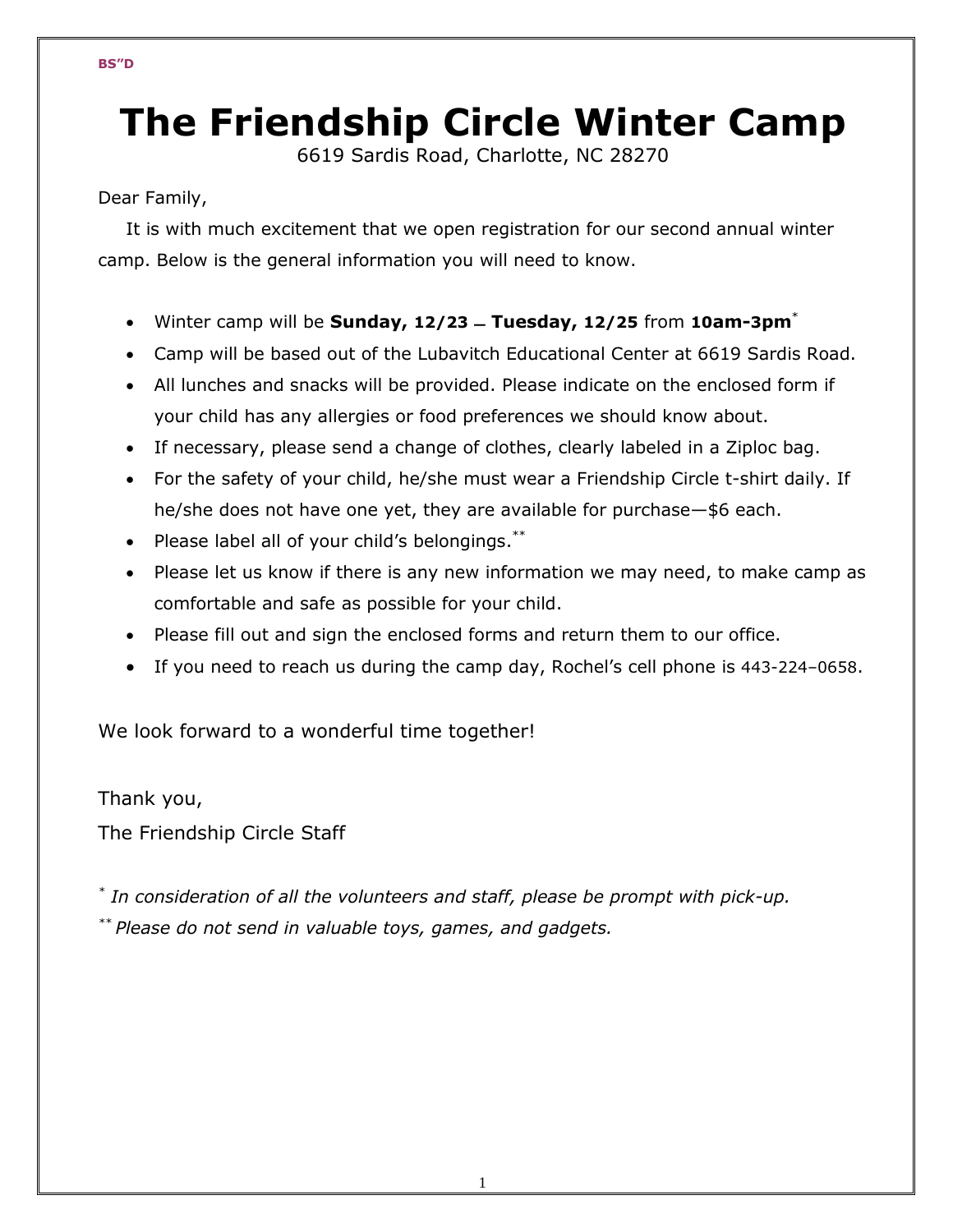## **Friendship Circle Winter Camp Registration**

### **Camper Information**

| Are there specific things that make your child happy or upset that we should know?<br>Does your child need reminders to use the bathroom? ____________________________<br>Please indicate any other information which will enable us to make camp as enjoyable<br>and safe for your child as possible. (i.e. behavior, allergy, diet, habits, etc.)<br><u> 1989 - Johann Stoff, amerikan bestein de stad in de stad in de stad in de stad in de stad in de stad in de st</u><br><b>Agreement</b><br>to<br>participate in the Friendship Circle Winter Camp, and its activities and trips.<br>• I release the Friendship Circle, its employees and volunteers as well as other<br>organizations associated with the Friendship Circle from any and all claims or liability<br>arising out of this participation.<br>I, ________________________, hereby give the Friendship Circle staff permission to seek medical attention for my child, _________________________, in the case of an<br>emergency.<br>• I permit my child's photos to be used for publicity purposes. __________ Initial if Agree |           |  |  |  |  |
|------------------------------------------------------------------------------------------------------------------------------------------------------------------------------------------------------------------------------------------------------------------------------------------------------------------------------------------------------------------------------------------------------------------------------------------------------------------------------------------------------------------------------------------------------------------------------------------------------------------------------------------------------------------------------------------------------------------------------------------------------------------------------------------------------------------------------------------------------------------------------------------------------------------------------------------------------------------------------------------------------------------------------------------------------------------------------------------------------|-----------|--|--|--|--|
|                                                                                                                                                                                                                                                                                                                                                                                                                                                                                                                                                                                                                                                                                                                                                                                                                                                                                                                                                                                                                                                                                                      |           |  |  |  |  |
|                                                                                                                                                                                                                                                                                                                                                                                                                                                                                                                                                                                                                                                                                                                                                                                                                                                                                                                                                                                                                                                                                                      |           |  |  |  |  |
|                                                                                                                                                                                                                                                                                                                                                                                                                                                                                                                                                                                                                                                                                                                                                                                                                                                                                                                                                                                                                                                                                                      |           |  |  |  |  |
|                                                                                                                                                                                                                                                                                                                                                                                                                                                                                                                                                                                                                                                                                                                                                                                                                                                                                                                                                                                                                                                                                                      |           |  |  |  |  |
|                                                                                                                                                                                                                                                                                                                                                                                                                                                                                                                                                                                                                                                                                                                                                                                                                                                                                                                                                                                                                                                                                                      |           |  |  |  |  |
|                                                                                                                                                                                                                                                                                                                                                                                                                                                                                                                                                                                                                                                                                                                                                                                                                                                                                                                                                                                                                                                                                                      |           |  |  |  |  |
|                                                                                                                                                                                                                                                                                                                                                                                                                                                                                                                                                                                                                                                                                                                                                                                                                                                                                                                                                                                                                                                                                                      |           |  |  |  |  |
|                                                                                                                                                                                                                                                                                                                                                                                                                                                                                                                                                                                                                                                                                                                                                                                                                                                                                                                                                                                                                                                                                                      |           |  |  |  |  |
|                                                                                                                                                                                                                                                                                                                                                                                                                                                                                                                                                                                                                                                                                                                                                                                                                                                                                                                                                                                                                                                                                                      |           |  |  |  |  |
|                                                                                                                                                                                                                                                                                                                                                                                                                                                                                                                                                                                                                                                                                                                                                                                                                                                                                                                                                                                                                                                                                                      |           |  |  |  |  |
|                                                                                                                                                                                                                                                                                                                                                                                                                                                                                                                                                                                                                                                                                                                                                                                                                                                                                                                                                                                                                                                                                                      | $\bullet$ |  |  |  |  |
|                                                                                                                                                                                                                                                                                                                                                                                                                                                                                                                                                                                                                                                                                                                                                                                                                                                                                                                                                                                                                                                                                                      |           |  |  |  |  |
|                                                                                                                                                                                                                                                                                                                                                                                                                                                                                                                                                                                                                                                                                                                                                                                                                                                                                                                                                                                                                                                                                                      | $\bullet$ |  |  |  |  |
|                                                                                                                                                                                                                                                                                                                                                                                                                                                                                                                                                                                                                                                                                                                                                                                                                                                                                                                                                                                                                                                                                                      |           |  |  |  |  |
|                                                                                                                                                                                                                                                                                                                                                                                                                                                                                                                                                                                                                                                                                                                                                                                                                                                                                                                                                                                                                                                                                                      |           |  |  |  |  |